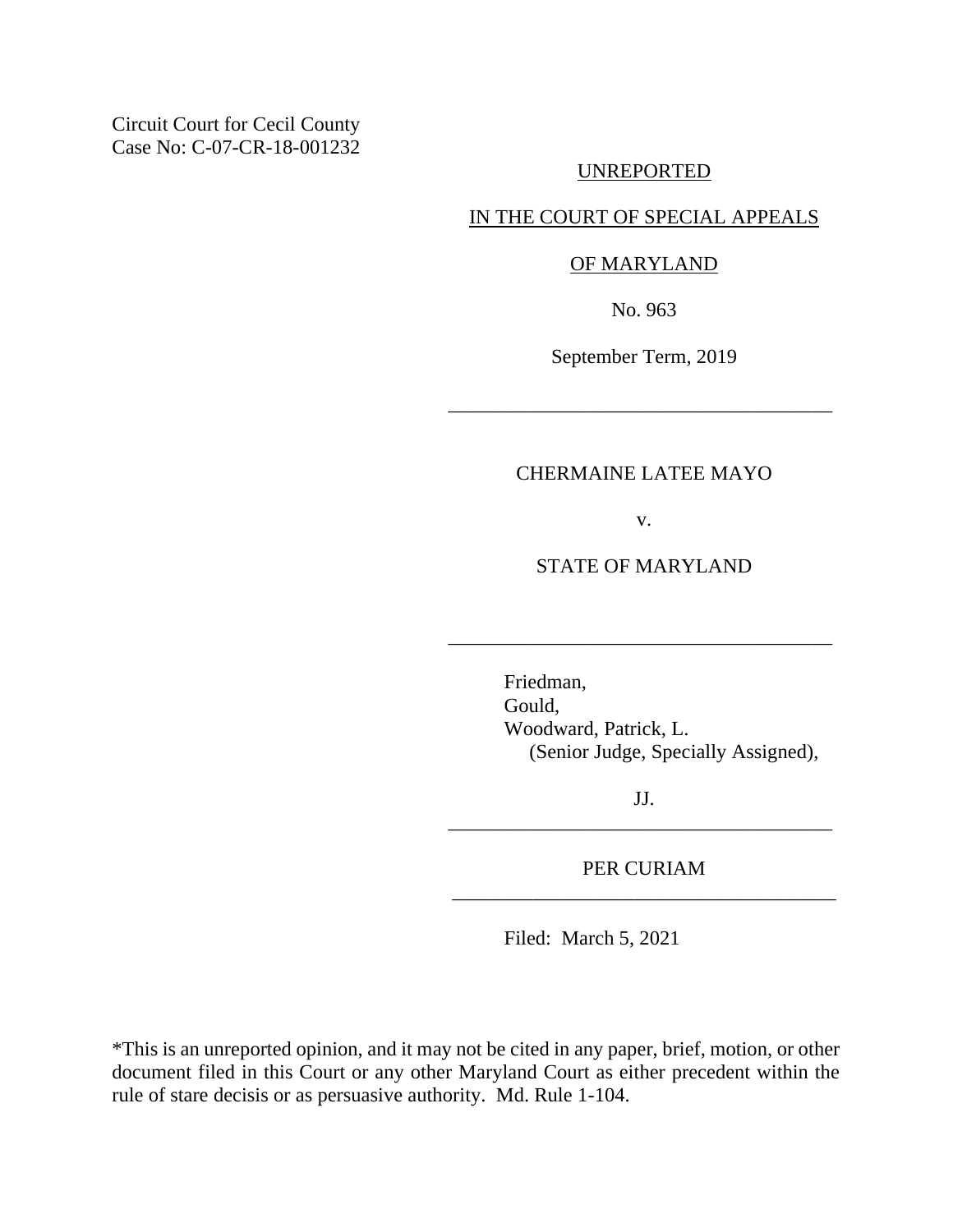–Unreported Opinion–

Chermaine Latee Mayo, appellant, was convicted in the Circuit Court for Cecil County of gross negligent manslaughter by motor vehicle, theft under \$1,500, reckless driving, failure to immediately return and remain at the scene of an accident, and failure of driver in accident to render assistance. On appeal, Ms. Mayo raises the following question for our review:

> Did the court err in denying Appellant's motion to sever her trial for theft from her trial for negligent manslaughter and failure to return and remain at the scene of an accident involving death?

For the following reasons, we shall affirm.

#### **BACKGROUND**

In September 2018, Ms. Mayo, Keneesha Cunningham, and Donisha Harris went to a Walmart located in Cecil County, Maryland. They stayed inside the Walmart for approximately 30 minutes. As they exited the store, security guard Richard Shade observed that the women were leaving "with two carts of what looked like it was clothing." Instead of Walmart bags, however, the clothing was in "Macy's bags and Kohl's bags," appearing to Mr. Shade as though "they had pulled clothing off the racks and stuffed it in these bags." Mr. Shade asked the women for a receipt as they were leaving the store, but the women continued walking, without responding or producing the requested receipt.

Mr. Shade then followed the women into the parking lot so that he could "take a picture of the license plate of the car" they were traveling in. Upon arriving at the car, Ms. Cunningham stood behind the car to prevent Mr. Shade from obtaining a clear photograph of the license plate. As she did so, Ms. Mayo and Ms. Harris loaded the clothing into the car. Ms. Mayo and Ms. Harris then entered the vehicle, with Ms. Mayo getting in the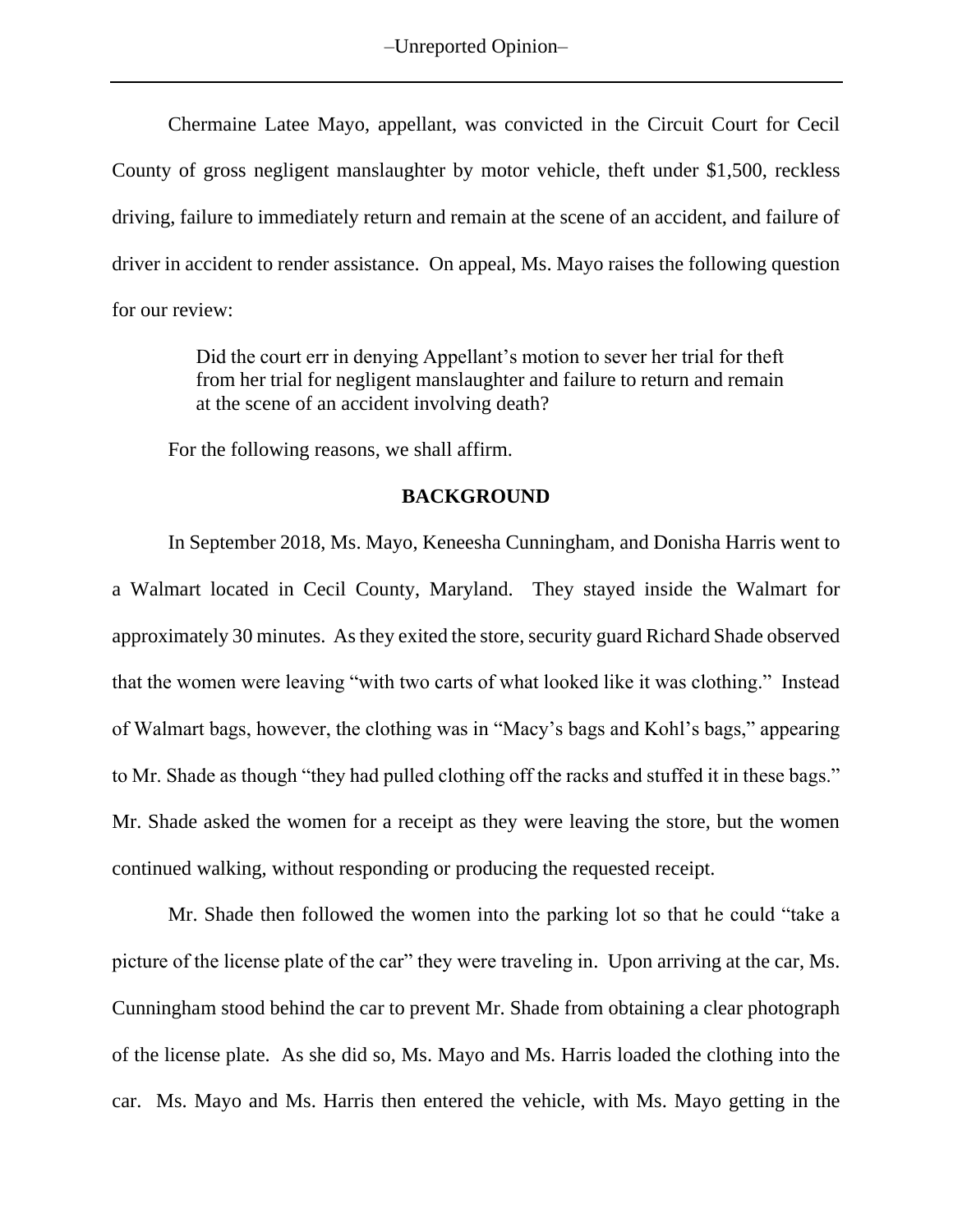driver's seat. Mr. Shade testified that the car then backed out of the parking space while Ms. Cunningham was still positioned behind the vehicle and holding onto the spoiler. Ms. Mayo "lost control" of the car as she was backing out and struck some shopping carts and a parking lot island, which caused Ms. Cunningham to "[fly] off, land[] on the blacktop, and then the car came down on top of her." Because the car "wouldn't run," Ms. Mayo and Ms. Harris exited the vehicle and ran away from the scene. Ultimately, when paramedics arrived at the scene, they observed Ms. Cunningham "pinned" underneath the vehicle "with obvious injuries that were incompatible with life," including lack of a pulse, a deformed neck, and spinal fluid flowing from her ears. The cause of Ms. Cunningham's death was determined to be multiple injuries sustained during the crash.

## **DISCUSSION**

Prior to Ms. Mayo's trial, she filed a motion to sever, contending that the theft charge and the driving offense charges should be tried separately. The Court denied Ms. Mayo's motion, finding that the evidence was mutually admissible, stating:

The Court does find that evidence of flight is relevant evidence or evidence that is relevant regarding the theft. The Court believes that evidence regarding the theft is probative of consciousness of guilt. The Court does believe that this evidence therefore is mutually admissible.

The Court also finds that these events are related within a very short period of time and location. The alleged theft occurs upon the exit of the store. The other alleged offenses occur within a very short time thereafter. The Court believes it is one continuous uninterrupted transaction.

On appeal, Ms. Mayo contends that the court abused its discretion in denying her motion to sever. We disagree and shall affirm.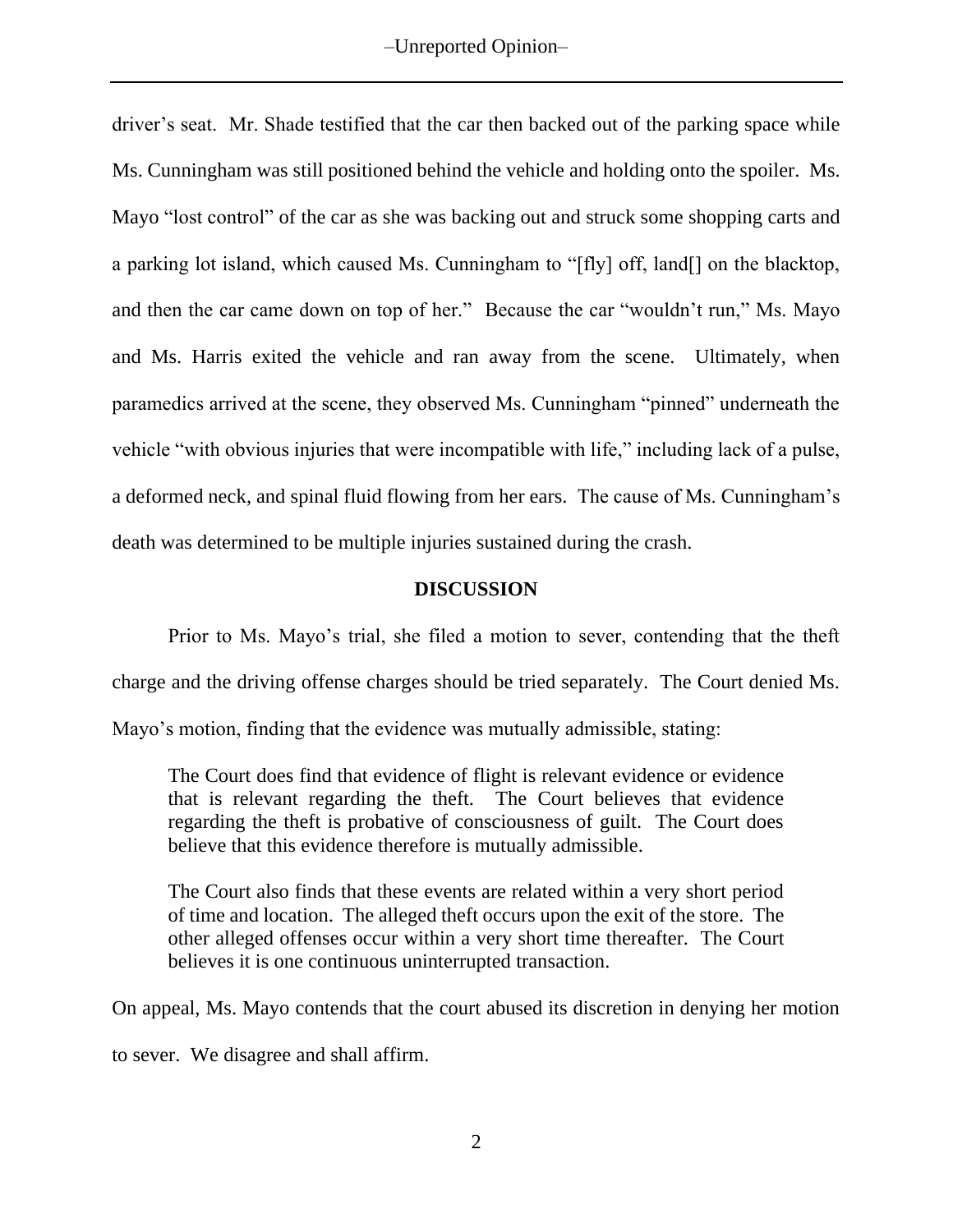–Unreported Opinion–

[Maryland](https://1.next.westlaw.com/Link/Document/FullText?findType=L&pubNum=1007682&cite=MDRCRR4-253&originatingDoc=I5e7f8180fb2f11e9aa89c18bc663273c&refType=LQ&originationContext=document&transitionType=DocumentItem&contextData=(sc.Keycite)) Rule 4-253 permits the joinder of multiple charges against a single defendant to save time and money by avoiding unnecessary additional trials. *[Conyers](https://1.next.westlaw.com/Link/Document/FullText?findType=Y&serNum=1997105773&pubNum=0000536&originatingDoc=I5e7f8180fb2f11e9aa89c18bc663273c&refType=RP&fi=co_pp_sp_536_552&originationContext=document&transitionType=DocumentItem&contextData=(sc.Keycite)#co_pp_sp_536_552) v. [State](https://1.next.westlaw.com/Link/Document/FullText?findType=Y&serNum=1997105773&pubNum=0000536&originatingDoc=I5e7f8180fb2f11e9aa89c18bc663273c&refType=RP&fi=co_pp_sp_536_552&originationContext=document&transitionType=DocumentItem&contextData=(sc.Keycite)#co_pp_sp_536_552)*, 345 Md. 525, 552 (1997). If there is (1) mutual admissibility of evidence concerning the offenses and (2) an overriding interest in judicial economy, (3) without undue prejudice to the defendant, then joinder is appropriate. Md. Rule [4-253\(c\);](https://1.next.westlaw.com/Link/Document/FullText?findType=L&pubNum=1007682&cite=MDRCRR4-253&originatingDoc=I5e7f8180fb2f11e9aa89c18bc663273c&refType=LQ&originationContext=document&transitionType=DocumentItem&contextData=(sc.Keycite)) *[Conyers](https://1.next.westlaw.com/Link/Document/FullText?findType=Y&serNum=1997105773&pubNum=0000536&originatingDoc=I5e7f8180fb2f11e9aa89c18bc663273c&refType=RP&fi=co_pp_sp_536_553&originationContext=document&transitionType=DocumentItem&contextData=(sc.Keycite)#co_pp_sp_536_553)*, 345 Md. at 553. To establish mutual admissibility of evidence, a trial court determines whether, if trials were to occur separately, evidence from the "other crimes" would be admissible under one of the "other purposes" exceptions to the general prohibition against admitting "other crimes evidence" in the Maryland Rules of Evidence. *Id*. at [553.](https://1.next.westlaw.com/Link/Document/FullText?findType=Y&serNum=1997105773&pubNum=0000536&originatingDoc=I5e7f8180fb2f11e9aa89c18bc663273c&refType=RP&fi=co_pp_sp_536_553&originationContext=document&transitionType=DocumentItem&contextData=(sc.Keycite)#co_pp_sp_536_553) "Other crimes" evidence may be admitted for several reasons, including if the offenses are so connected in time or circumstances that they form one transaction and cannot be fully explained without the other. *[Tichnell](https://1.next.westlaw.com/Link/Document/FullText?findType=Y&serNum=1980117254&pubNum=0000536&originatingDoc=I5e7f8180fb2f11e9aa89c18bc663273c&refType=RP&fi=co_pp_sp_536_711&originationContext=document&transitionType=DocumentItem&contextData=(sc.Keycite)#co_pp_sp_536_711) v. State*, 287 Md. 695, 711-12 (1980). The Court of Appeals discussed this subject in *Odum v. State*, where it explained, in relevant part:

> the strictures of "other crimes" evidence law, now embodied in Rule 5-404(b) do not apply to evidence of crimes (or other bad acts or wrongs) that arise during the same transaction and are intrinsic to the charged crime or crimes. We define "intrinsic" as including, at a minimum, other crimes that are so connected or blended in point of time or circumstances with the crime or crimes charged that they form a single transaction, and the crime or crimes charged cannot be fully shown or explained without evidence of the other crimes.

412 Md. 593, [611-12](https://1.next.westlaw.com/Link/Document/FullText?findType=Y&serNum=2021402499&pubNum=0000536&originatingDoc=Ia1c404b00a9e11ea99759a7d72d9b23a&refType=RP&fi=co_pp_sp_536_611&originationContext=document&transitionType=DocumentItem&contextData=(sc.History*oc.Keycite)#co_pp_sp_536_611) (2010).

Based on our review of the record, we are persuaded that the theft from the Walmart and the vehicle related offenses formed one continuous criminal transaction such that joinder of those charges was proper. All the charged offenses occurred at the same location